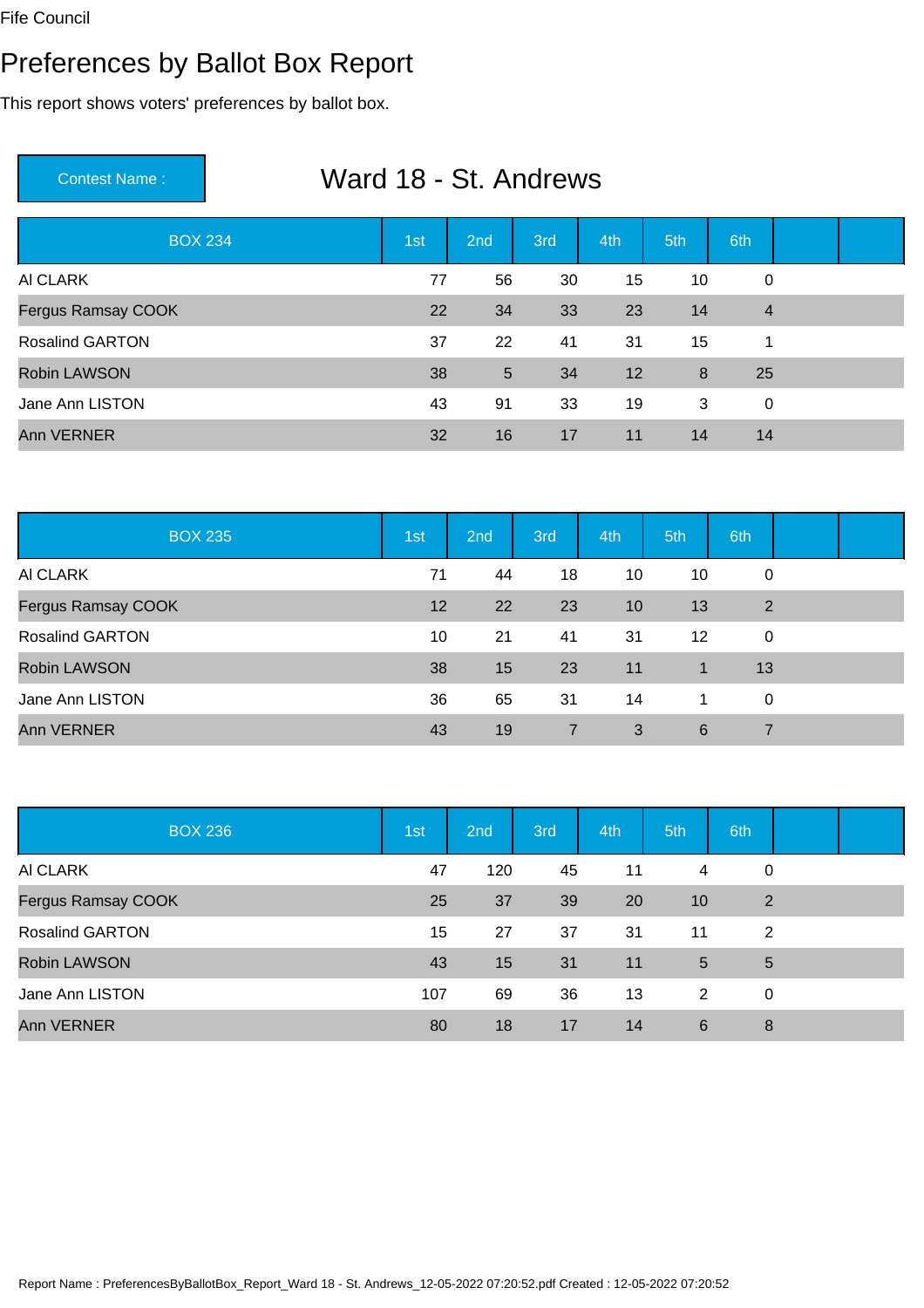# Preferences by Ballot Box Report

| Ward 18 - St. Andrews<br><b>Contest Name:</b> |     |     |     |     |     |              |  |  |  |
|-----------------------------------------------|-----|-----|-----|-----|-----|--------------|--|--|--|
| BOX 238, 237, 239                             | 1st | 2nd | 3rd | 4th | 5th | 6th          |  |  |  |
| AI CLARK                                      | 72  | 96  | 79  | 33  | 23  | 1            |  |  |  |
| <b>Fergus Ramsay COOK</b>                     | 50  | 68  | 44  | 52  | 32  | $\mathbf{1}$ |  |  |  |
| <b>Rosalind GARTON</b>                        | 65  | 50  | 77  | 51  | 25  | 2            |  |  |  |
| <b>Robin LAWSON</b>                           | 78  | 28  | 35  | 17  | 9   | 64           |  |  |  |
| Jane Ann LISTON                               | 92  | 120 | 68  | 31  | 5   | 2            |  |  |  |
| <b>Ann VERNER</b>                             | 76  | 35  | 22  | 15  | 34  | 26           |  |  |  |

| <b>BOX 240</b>         | 1st | 2nd | 3rd | 4th | 5th | 6th |  |
|------------------------|-----|-----|-----|-----|-----|-----|--|
| AI CLARK               | 104 | 57  | 41  | 23  | 4   | 2   |  |
| Fergus Ramsay COOK     | 33  | 44  | 33  | 29  | 10  | 3   |  |
| <b>Rosalind GARTON</b> | 25  | 34  | 63  | 25  | 21  | 1   |  |
| <b>Robin LAWSON</b>    | 28  | 8   | 23  | 11  | 7   | 29  |  |
| Jane Ann LISTON        | 49  | 118 | 33  | 17  | 10  | 4   |  |
| <b>Ann VERNER</b>      | 65  | 20  | 13  | 11  | 14  | 12  |  |

| <b>BOX 241</b>            | 1st | 2nd | 3rd | 4th | 5th             | 6th |  |
|---------------------------|-----|-----|-----|-----|-----------------|-----|--|
| AI CLARK                  | 96  | 69  | 43  | 26  | $5\phantom{.0}$ | 0   |  |
| <b>Fergus Ramsay COOK</b> | 24  | 57  | 36  | 24  | 24              | 2   |  |
| <b>Rosalind GARTON</b>    | 28  | 31  | 71  | 46  | 15              | 1   |  |
| <b>Robin LAWSON</b>       | 45  | 14  | 36  | 16  | 8               | 22  |  |
| Jane Ann LISTON           | 69  | 117 | 48  | 16  | 5               | 0   |  |
| <b>Ann VERNER</b>         | 72  | 18  | 16  | 7   | 13              | 25  |  |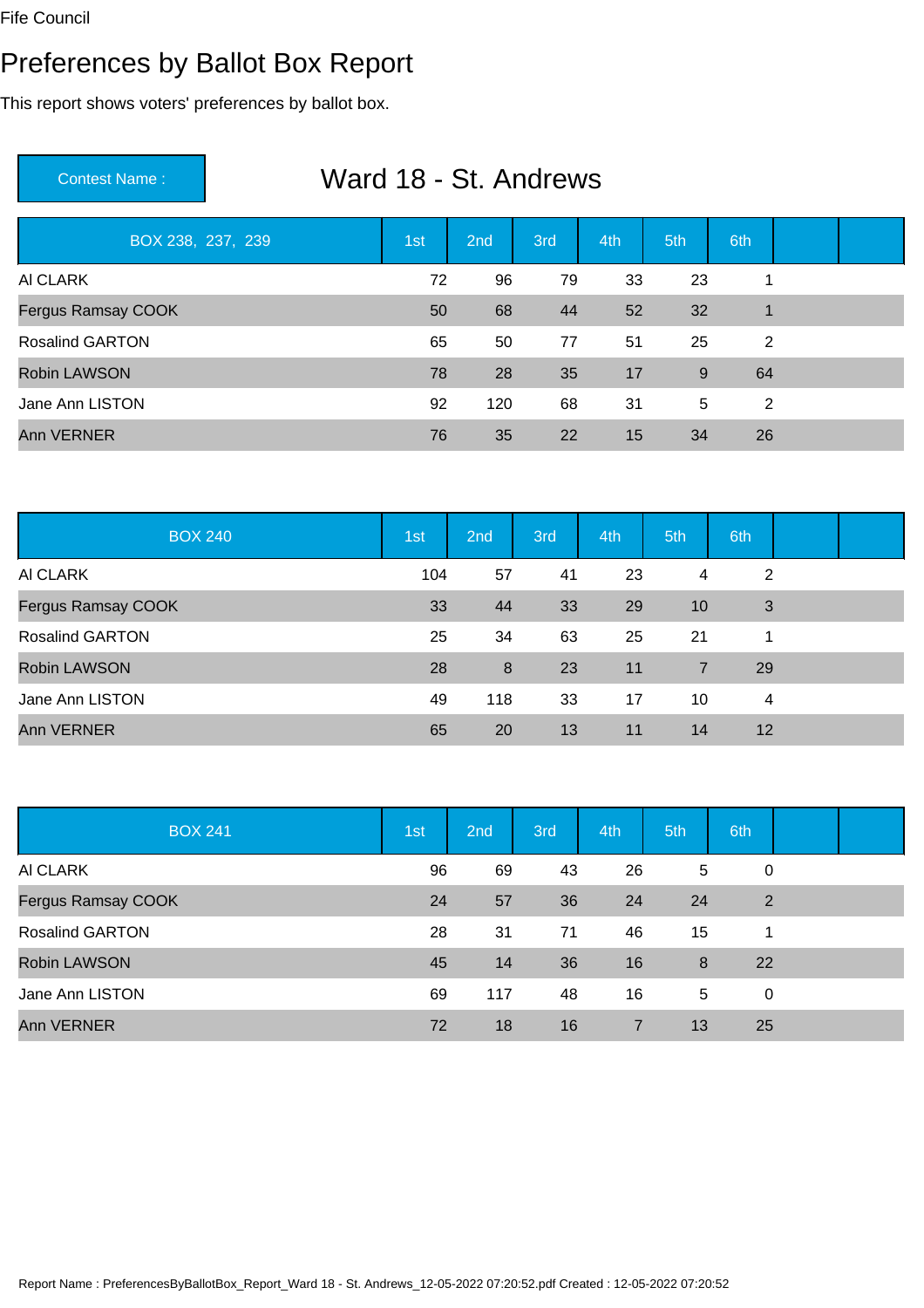# Preferences by Ballot Box Report

| Ward 18 - St. Andrews<br><b>Contest Name:</b> |     |                 |     |                |                 |                |  |  |  |
|-----------------------------------------------|-----|-----------------|-----|----------------|-----------------|----------------|--|--|--|
| <b>BOX 242</b>                                | 1st | 2 <sub>nd</sub> | 3rd | 4th            | 5th             | 6th            |  |  |  |
| AI CLARK                                      | 82  | 67              | 30  | 10             | 6               | $\overline{2}$ |  |  |  |
| <b>Fergus Ramsay COOK</b>                     | 19  | 35              | 27  | 23             | 10              | 2              |  |  |  |
| <b>Rosalind GARTON</b>                        | 13  | 27              | 37  | 28             | 15              | 1              |  |  |  |
| <b>Robin LAWSON</b>                           | 31  | 12              | 28  | $\overline{7}$ | 3               | 17             |  |  |  |
| Jane Ann LISTON                               | 54  | 87              | 47  | 14             | $\overline{4}$  | 1              |  |  |  |
| <b>Ann VERNER</b>                             | 71  | 16              | 14  | 9              | 10 <sup>°</sup> | 8              |  |  |  |

| <b>BOX 243</b>         | 1st | 2nd | 3rd | 4th               | 5th             | 6th |  |
|------------------------|-----|-----|-----|-------------------|-----------------|-----|--|
| AI CLARK               | 50  | 70  | 36  | 18                | 5               | 0   |  |
| Fergus Ramsay COOK     | 14  | 50  | 19  | 15                | $\overline{7}$  | 2   |  |
| <b>Rosalind GARTON</b> | 42  | 25  | 44  | 17                | 11              | 1   |  |
| <b>Robin LAWSON</b>    | 18  | 5   | 14  | 8                 | $5\overline{)}$ | 17  |  |
| Jane Ann LISTON        | 73  | 64  | 22  | $12 \overline{ }$ | 6               | 1   |  |
| <b>Ann VERNER</b>      | 77  | 23  | 14  | 5                 | 7               | 6   |  |

| <b>BOX 244</b>            | 1st | 2nd | 3rd | 4th | 5th | 6th |  |
|---------------------------|-----|-----|-----|-----|-----|-----|--|
| AI CLARK                  | 51  | 90  | 45  | 25  | 17  | 0   |  |
| <b>Fergus Ramsay COOK</b> | 30  | 46  | 32  | 25  | 17  | 3   |  |
| <b>Rosalind GARTON</b>    | 28  | 28  | 47  | 20  | 30  | 1   |  |
| <b>Robin LAWSON</b>       | 25  | 14  | 30  | 14  | 3   | 47  |  |
| Jane Ann LISTON           | 94  | 75  | 48  | 24  | 2   | 2   |  |
| <b>Ann VERNER</b>         | 79  | 26  | 21  | 12  | 18  | 9   |  |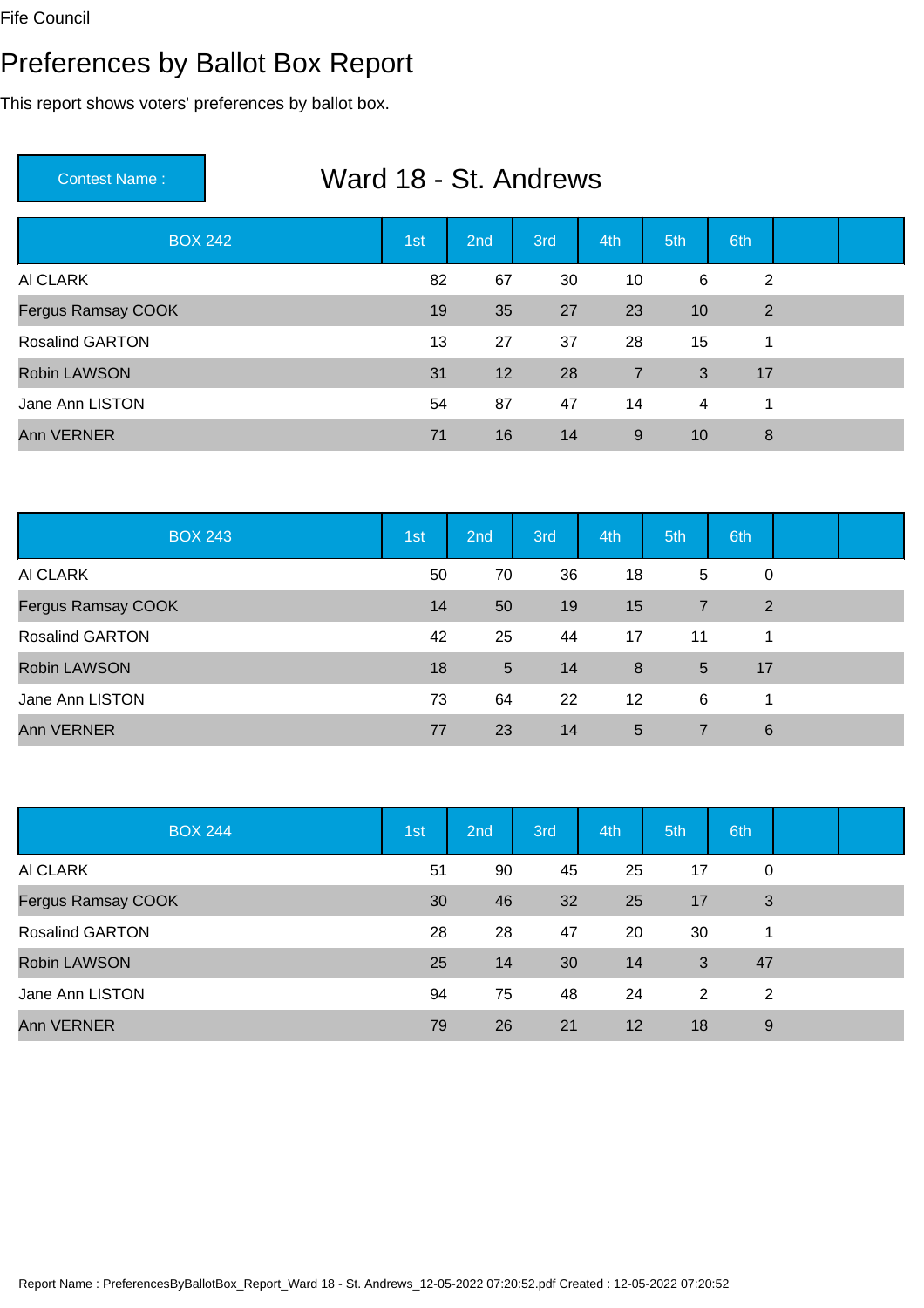# Preferences by Ballot Box Report

| Ward 18 - St. Andrews<br><b>Contest Name:</b> |     |     |     |                |                |                |  |  |  |
|-----------------------------------------------|-----|-----|-----|----------------|----------------|----------------|--|--|--|
| <b>BOX 245</b>                                | 1st | 2nd | 3rd | 4th            | 5th            | 6th            |  |  |  |
| AI CLARK                                      | 41  | 85  | 34  | 14             | 13             | $\mathbf 0$    |  |  |  |
| <b>Fergus Ramsay COOK</b>                     | 20  | 58  | 22  | 19             | 15             | $\overline{4}$ |  |  |  |
| <b>Rosalind GARTON</b>                        | 21  | 18  | 49  | 26             | 15             | 3              |  |  |  |
| <b>Robin LAWSON</b>                           | 15  | 9   | 18  | 12             | 11             | 34             |  |  |  |
| Jane Ann LISTON                               | 76  | 44  | 27  | 23             | $\overline{7}$ | 2              |  |  |  |
| <b>Ann VERNER</b>                             | 107 | 20  | 21  | $\overline{7}$ | 8              | 10             |  |  |  |

| PV018 115              | 1st | 2nd | 3rd | 4th | 5th             | 6th             |  |
|------------------------|-----|-----|-----|-----|-----------------|-----------------|--|
| AI CLARK               | 122 | 144 | 75  | 28  | $\overline{7}$  |                 |  |
| Fergus Ramsay COOK     | 20  | 54  | 36  | 28  | 18              | $6\phantom{1}6$ |  |
| <b>Rosalind GARTON</b> | 25  | 34  | 77  | 38  | 36              | 4               |  |
| <b>Robin LAWSON</b>    | 94  | 23  | 47  | 19  | $5\overline{)}$ | 43              |  |
| Jane Ann LISTON        | 136 | 161 | 61  | 19  | 8               | 2               |  |
| <b>Ann VERNER</b>      | 115 | 27  | 19  | 14  | 8               | 18              |  |

| PV018 116              | 1st | 2nd | 3rd | 4th             | 5th | 6th |  |
|------------------------|-----|-----|-----|-----------------|-----|-----|--|
| AI CLARK               | 123 | 150 | 61  | 29              | 5   |     |  |
| Fergus Ramsay COOK     | 13  | 43  | 47  | 30              | 20  | 8   |  |
| <b>Rosalind GARTON</b> | 17  | 39  | 59  | 50              | 18  | 6   |  |
| <b>Robin LAWSON</b>    | 100 | 19  | 58  | 14              | 8   | 24  |  |
| Jane Ann LISTON        | 147 | 155 | 61  | 6               | 3   | 1   |  |
| Ann VERNER             | 99  | 25  | 20  | $6\phantom{1}6$ | 14  | 16  |  |